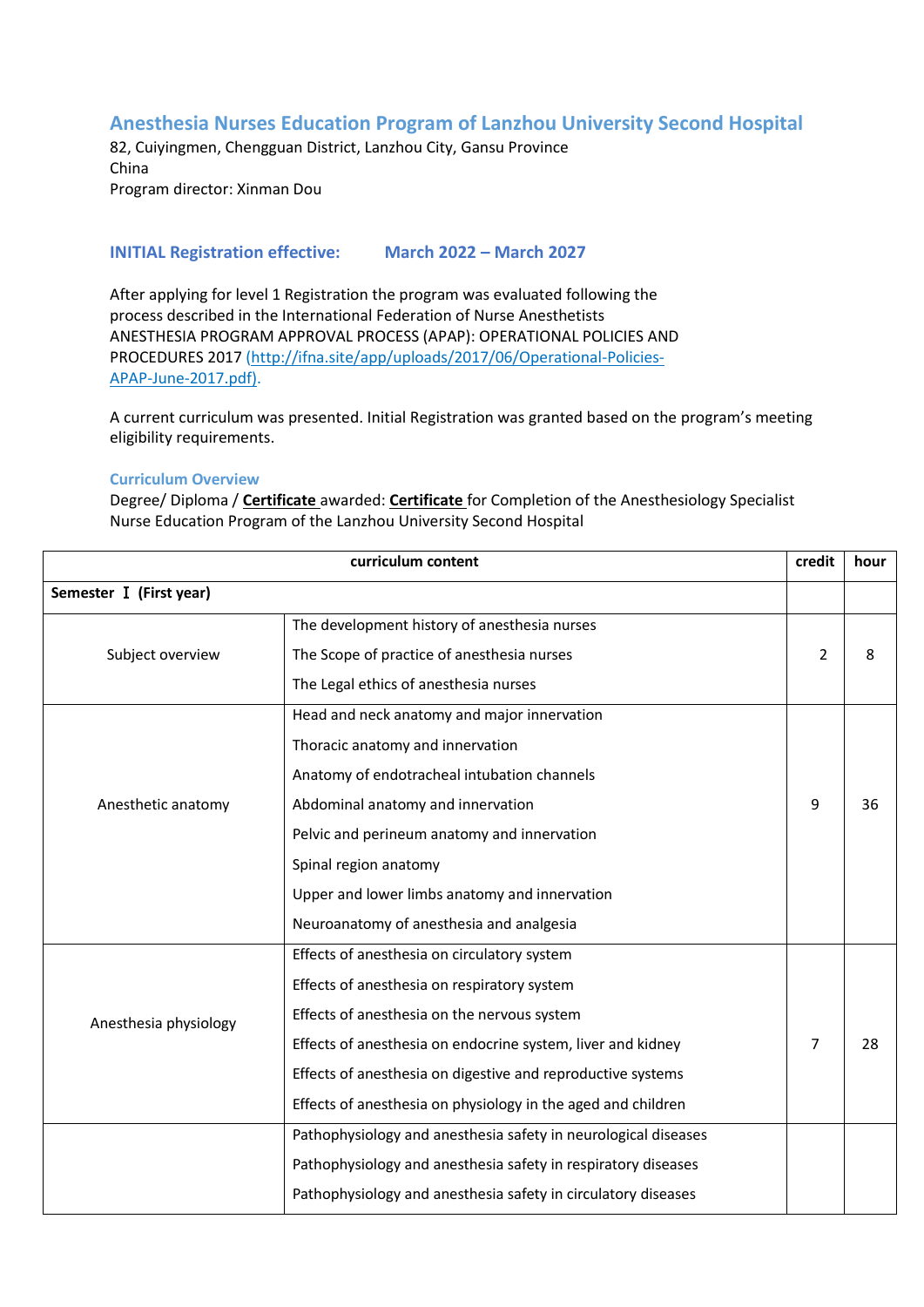|                                     | Pathophysiology and anesthesia safety of liver, kidney and digestive    |              |     |
|-------------------------------------|-------------------------------------------------------------------------|--------------|-----|
| Anesthesia pathophysiology          | diseases                                                                | 10           | 40  |
|                                     | Pathophysiology and anesthesia safety in patients with mental illness   |              |     |
|                                     | Pathophysiology and anesthesia safety in patients with musculoskeletal  |              |     |
|                                     | disease and pain                                                        |              |     |
|                                     | Pharmacokinetics                                                        |              |     |
|                                     | Pharmacodynamics                                                        |              |     |
|                                     | Sedative hypnotic and antipsychotic                                     | 8            | 32  |
| Pharmacology of anesthesiology      | Narcotic analgesics and antagonists                                     |              |     |
| I                                   | Inhalant anesthetics                                                    |              |     |
|                                     | Intravenous anesthetics                                                 |              |     |
|                                     | Local anesthetic                                                        |              |     |
| Anesthetic Chemistry and Physics    | Basic principles and structures of anesthesia and first aid equipment   |              |     |
|                                     | Chemical principles in anesthesia practice                              | 4            | 16  |
|                                     | Physics principles in anesthesia practice                               |              |     |
|                                     | Inspection and safe use of anesthesia machine, ventilator and auxiliary |              |     |
|                                     | equipment                                                               |              |     |
|                                     | Preoperative evaluation and planning of basic anesthesia care           |              |     |
|                                     | Overview and selection of different anesthesia methods                  |              |     |
| Basic principles of anesthesia      | Nurse-patient communication and inter-professional communication and    | 8            | 32  |
|                                     | cooperation                                                             |              |     |
|                                     | Anesthesia safety management and infection control                      |              |     |
|                                     | Patient health education and psychological care                         |              |     |
|                                     | File record keeping                                                     |              |     |
| seminar                             | Review on development and training of anesthesiology nurses in China    | 1            | 4   |
|                                     | other countries                                                         |              |     |
| seminar                             | Cross-professional communication and cooperation among                  | $\mathbf{1}$ | 4   |
|                                     | anesthesiologists                                                       |              |     |
| Clinical Practice I                 |                                                                         | 63           | 252 |
| Semester II (First year)            |                                                                         |              |     |
|                                     | Skeletal muscle relaxants and antagonists                               |              |     |
| Pharmacology of anesthesiology<br>Π | drug that acts on choline receptors                                     |              |     |
|                                     | drug that acts on adrenergic receptors                                  | 7            | 28  |
|                                     | Anti-heart failure and arrhythmia drugs                                 |              |     |
|                                     | Controlled antihypertensive drugs and plasma volume expansion drugs     |              |     |
|                                     | Drug-dependence and perioperative drug interactions                     |              |     |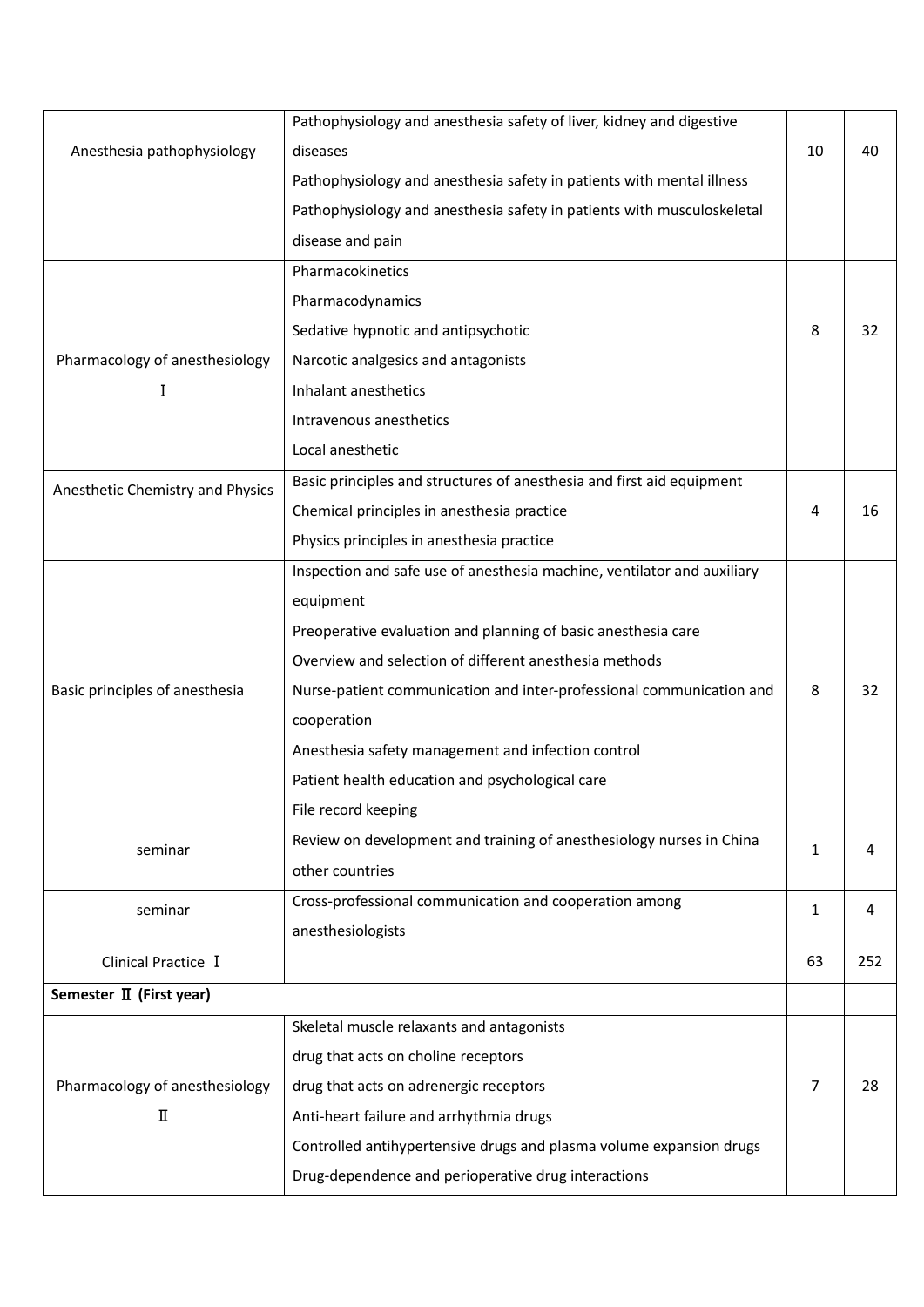|                                   | Pre-anesthesia visit                                                     |              |     |
|-----------------------------------|--------------------------------------------------------------------------|--------------|-----|
| Anesthesia evaluation             | Internal medical treatment medication evaluation                         | 4            | 16  |
|                                   | Post-anesthesia assessment and visit                                     |              |     |
|                                   | Airway and ventilation monitoring and nursing                            |              |     |
|                                   | Posture and oxygenation monitoring and nursing                           |              |     |
| Anesthesia monitoring and care    | Circulatory system monitoring and nursing                                | 7            | 28  |
|                                   | Vital signs monitoring and nursing                                       |              |     |
|                                   | Neuromuscular function monitoring and nursing                            |              |     |
|                                   | Anesthesia depth monitoring and nursing                                  |              |     |
|                                   | Gynecology and obstetrics surgery anesthesia and nursing                 |              |     |
|                                   | Orthopedic surgery anesthesia and nursing                                |              |     |
|                                   | General surgery anesthesia and nursing                                   |              |     |
| Principles of surgical anesthesia | Cardiothoracic surgery anesthesia and nursing                            | 12           | 48  |
| in various departments            | Plastic surgery anesthesia and care                                      |              |     |
|                                   | Ear, nose, throat and eye surgery anesthesia and nursing                 |              |     |
|                                   | Nervous system surgery anesthesia and nursing                            |              |     |
|                                   | Urogenital surgery anesthesia and nursing                                |              |     |
|                                   | Life support and first aid such as CPR (basic and advanced life support) |              |     |
|                                   | Other life support items such as intubation, ventilation, arterial and   | 6            | 24  |
| Critical care                     | venous puncture management and monitoring of vasoactive substances,      |              |     |
|                                   | fluid resuscitation                                                      |              |     |
|                                   | Evaluation and diagnosis of anesthesia complications                     |              |     |
|                                   | Treatment and rescue of anesthesia complications                         |              |     |
| Management of anesthesia          | Prevention and control of anesthesia complications                       | 6            | 24  |
| complications                     | Outcome evaluation of anesthesia complications                           |              |     |
| seminar                           | Discussion on the core competence of anesthesiologists                   | $\mathbf{1}$ | 4   |
| seminar                           | Recent advances in anesthesia, critical disease monitoring and treatment | 1            | 4   |
| Clinical Practice II              |                                                                          | 63           | 252 |
| Semester III (Second year)        |                                                                          |              |     |
|                                   | Anesthesia and nursing during daytime surgery                            |              |     |
|                                   | Anesthesia and nursing with gastroscopy and bronchoscopy                 |              |     |
| Principles of anesthesia for      | Anesthesia and nursing for burn and trauma patients                      | 9            | 36  |
| special groups                    | Anesthesia and nursing for critically ill patients                       |              |     |
|                                   | Anesthesia and nursing for the elderly and children                      |              |     |
|                                   | Perioperative patient volume assessment                                  |              |     |
|                                   | Types of fluids commonly used during perioperative period                |              |     |